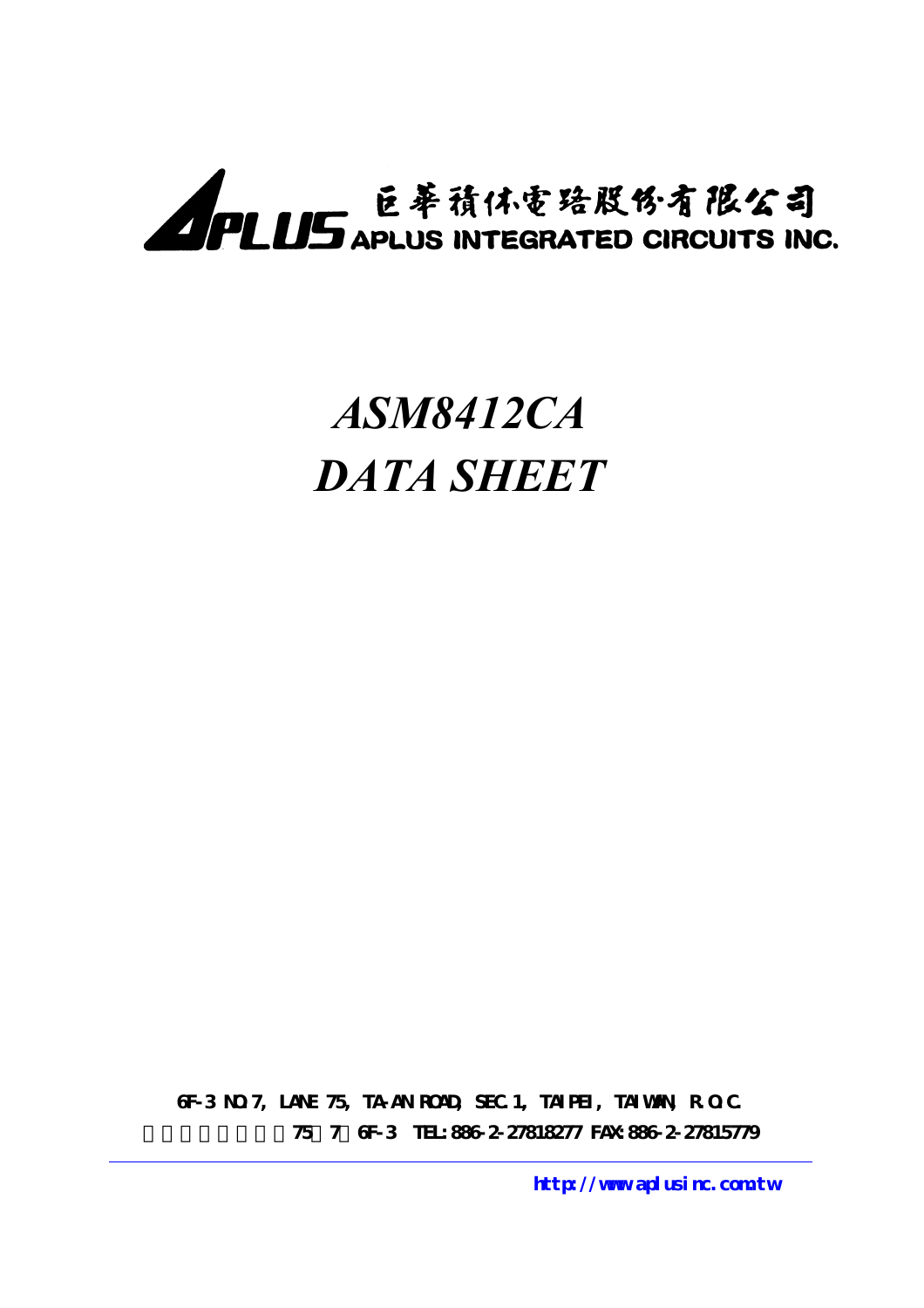

### *ASM8412CA – VERY LOW-COST VOICE SYNTHESIZER WITH 4-BIT MICROPROCESSOR*

#### **1.0 General Description**

The ASM8412CA is very low cost voice synthesizer with 4-bit microprocessor. It has various features including 4-bit ALU, ROM, RAM, I/O ports, timers, clock generator, watchdog timer(WDT), voice synthesizer, etc. It consists of 22 instructions in the device. With CMOS technology and halt function can minimize power dissipation. Its architecture is similar to RISC, with two stages of instruction pipeline. It allows all instructions to be executed in a single cycle, except for program branches and data table read instructions (which need two instruction cycles).

#### **1.1 Feature**

- $\triangle$  Single power supply can operate from 2.4V through 5V
- $\blacklozenge$  Internal Program ROM: 4K x 10-bit
- $\triangle$  1 sets of 18-bit DPR can access up to 256K x 10 bits data memory space
- $\blacklozenge$  Data Registers:
	- 96 x 4-bit data RAM (00-1Fh plus 40h-7Fh)
	- Unbanked special function registers (SFR) range: 20h-3Fh
- $\blacklozenge$  I/O Ports:
	- PRA: 4-bit I/O Port A (2Bh)
	- PRB: 4-bit Output Port B (2Dh)
	- PRC: 4-bit Input Port C (2Fh)
- ◆ On-chip clock generator: Resistive Clock Drive *(RM)*
- $\triangle$  Timer: 1
	- Timer0: a 9-bit auto-reload timer/counter
- $\triangleleft$  Stack: 2-level subroutine nesting
- ◆ HALT and Release from HALT function to reduce power consumption
- ◆ Watch Dog Timer (*WDT*)
- $\blacklozenge$  Instruction: 1-cycle instruction except for table read and program branches which are 2-cycles
- $\blacklozenge$  Number of instruction: 22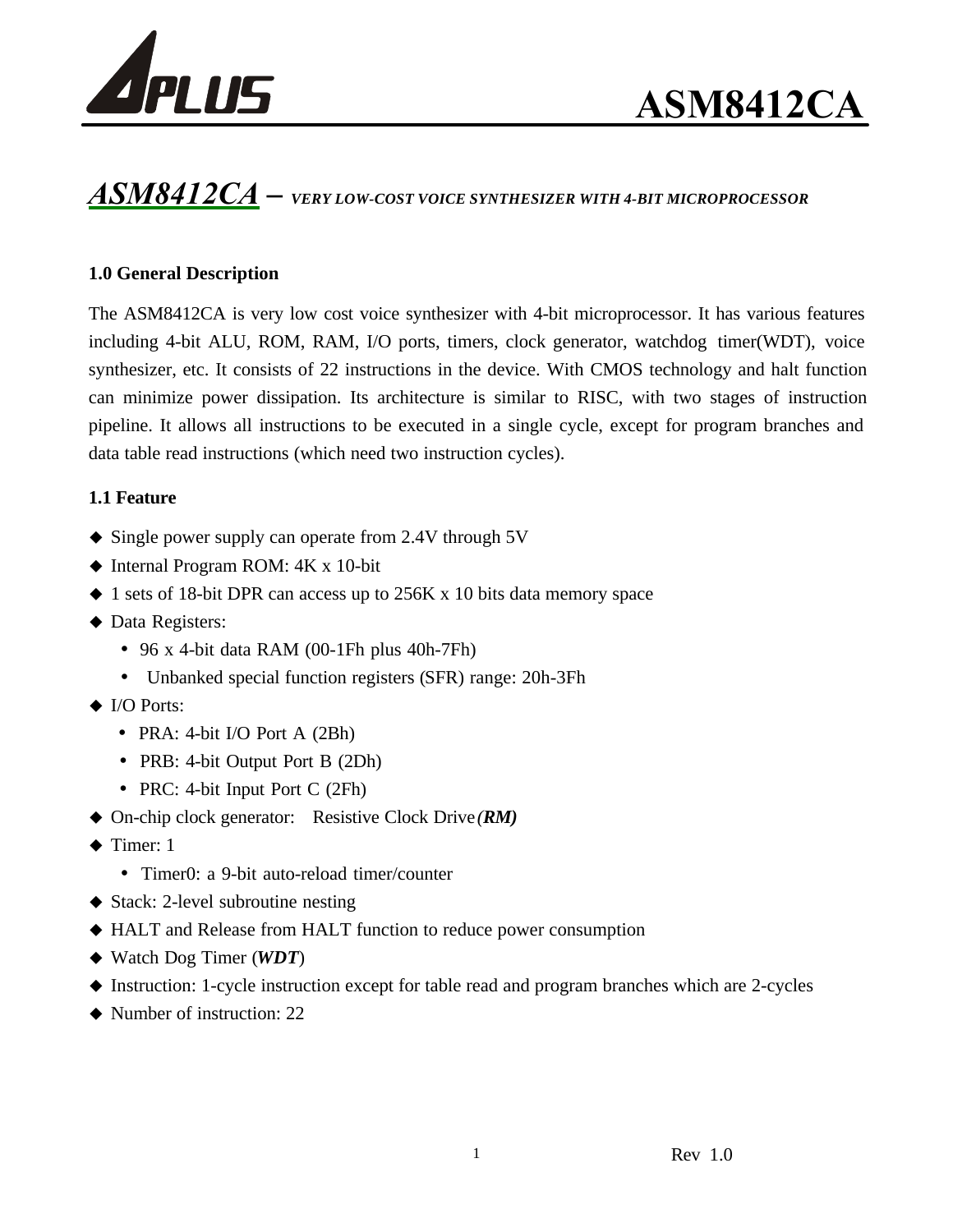

#### **FIGURE 1.1 : Block Diagram of ASM8412CA**

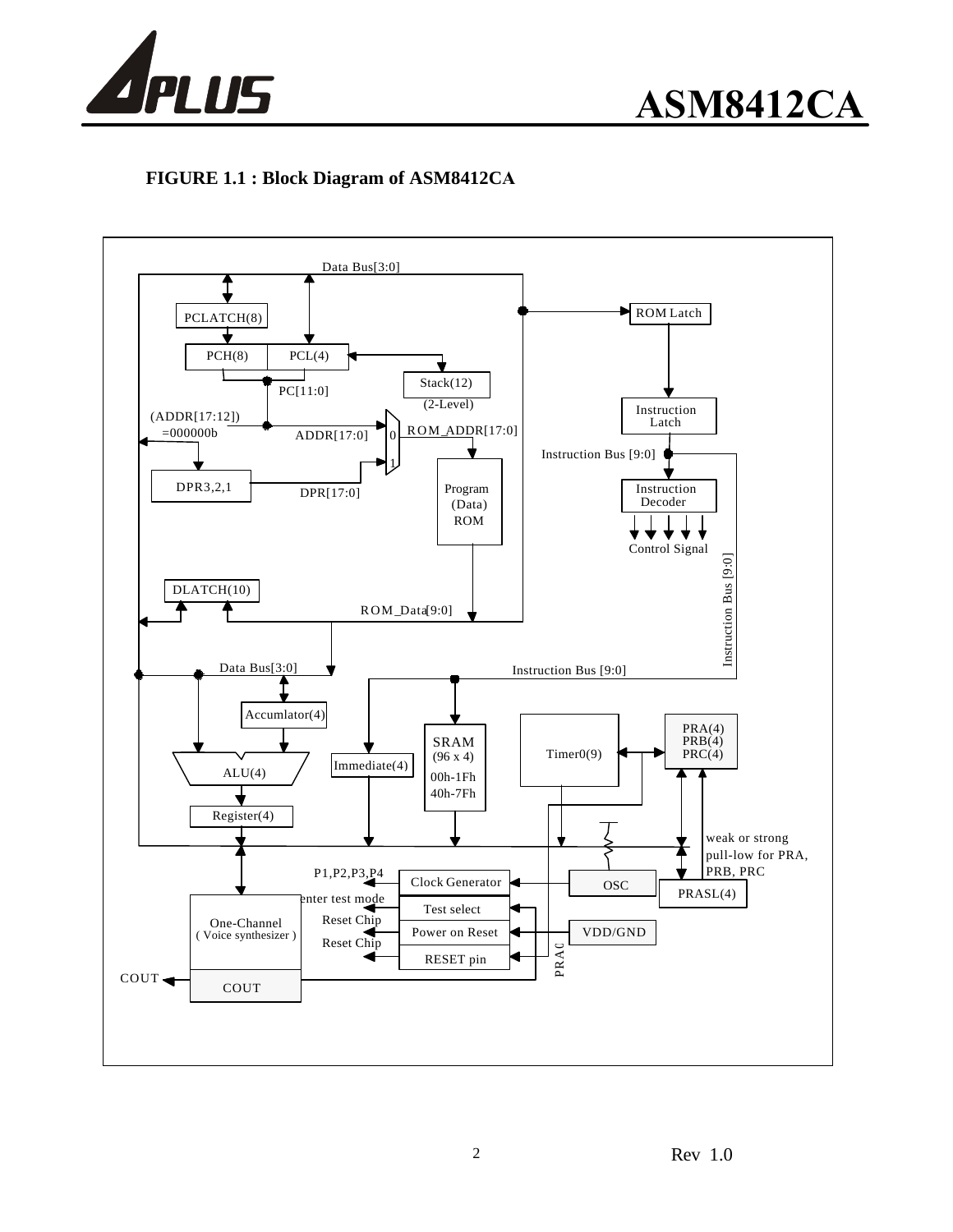



#### **FIGURE 1.2 : External ROM Map of ASM8412CA**

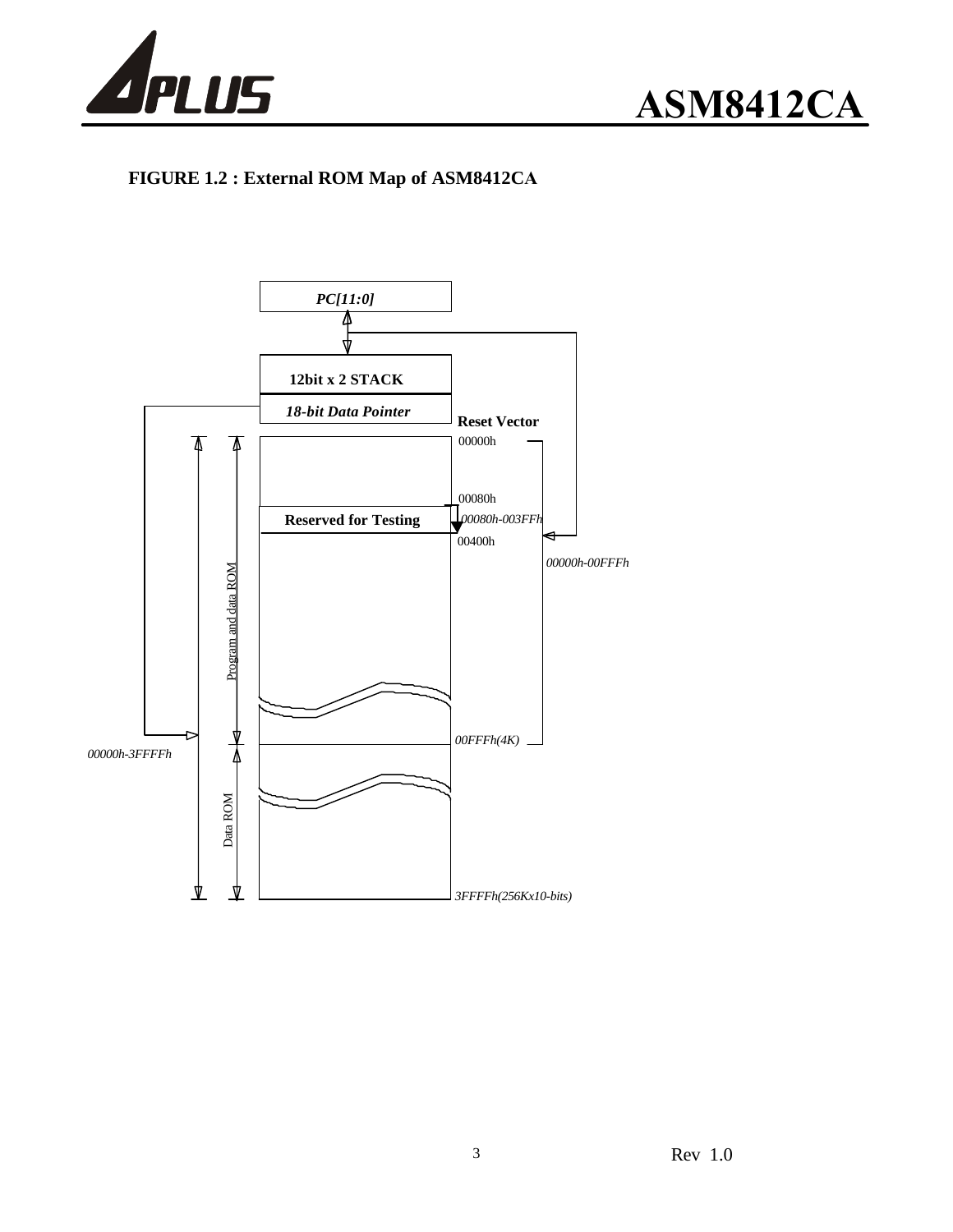

#### **1.2 Pin-Out**

| <b>ASM8412CA Pin-Out</b> |           |                          |                                                                                                                                                                                                                                   |
|--------------------------|-----------|--------------------------|-----------------------------------------------------------------------------------------------------------------------------------------------------------------------------------------------------------------------------------|
| PRC1                     |           | <b>STI</b><br>Std./O.D.  | Input port with programmable strong pull-low or weak pull-low or fix-input-<br>floating capability                                                                                                                                |
| <b>PRCO/RESET</b>        | L         | STI<br>Std./O.D.         | Input port with programmable strong pull-low or weak pull-low or fix-input-<br>floating capability<br>Mask option selected as an external RESET pin with weak pull-low capability                                                 |
| <b>PRA3-1</b>            | $\rm I/O$ | <b>STI</b><br>Std./O.D.  | I/O port with programmable strong pull-low or weak pull-low or fix-input-<br>floating capability<br>Output type with standard or Open-Drain output                                                                                |
| <b>PRAO/RESET</b>        | I/O       | <b>STI</b><br>Std./O.D.  | I/O port with programmable strong pull-low or weak pull-low or fix-input-<br>floating capability<br>Output type with standard or Open-Drain output<br>Mask option selected as an external RESET pin with weak pull-low capability |
| <b>OSC</b>               | I         |                          | RM mode Oscillator input                                                                                                                                                                                                          |
| VDD1                     | I         |                          | First Power supply during operation                                                                                                                                                                                               |
| <b>COUT</b>              | $\Omega$  | $\overline{\phantom{a}}$ | <b>Current Output of Audio</b>                                                                                                                                                                                                    |
| GND1                     | I         | $\blacksquare$           | <b>First Circuit Ground Potential</b>                                                                                                                                                                                             |
| GND <sub>2</sub>         | I         |                          | Second Circuit Ground Potential                                                                                                                                                                                                   |
| <b>TEST</b>              | $\Omega$  |                          | Enter Test Mode. ( $TEST = High$ )                                                                                                                                                                                                |
| VDD <sub>2</sub>         | I         |                          | Second Power supply during operation                                                                                                                                                                                              |
| <b>PRB0-3</b>            | $\Omega$  | Std./O.D.                | Output type with standard or Open-Drain output                                                                                                                                                                                    |
| <b>PRC2-3</b>            | I         | <b>STI</b><br>Std./O.D.  | Input port with programmable strong pull-low or weak pull-low or fix-input-<br>floating capability                                                                                                                                |

#### **1.3 Application circuit**

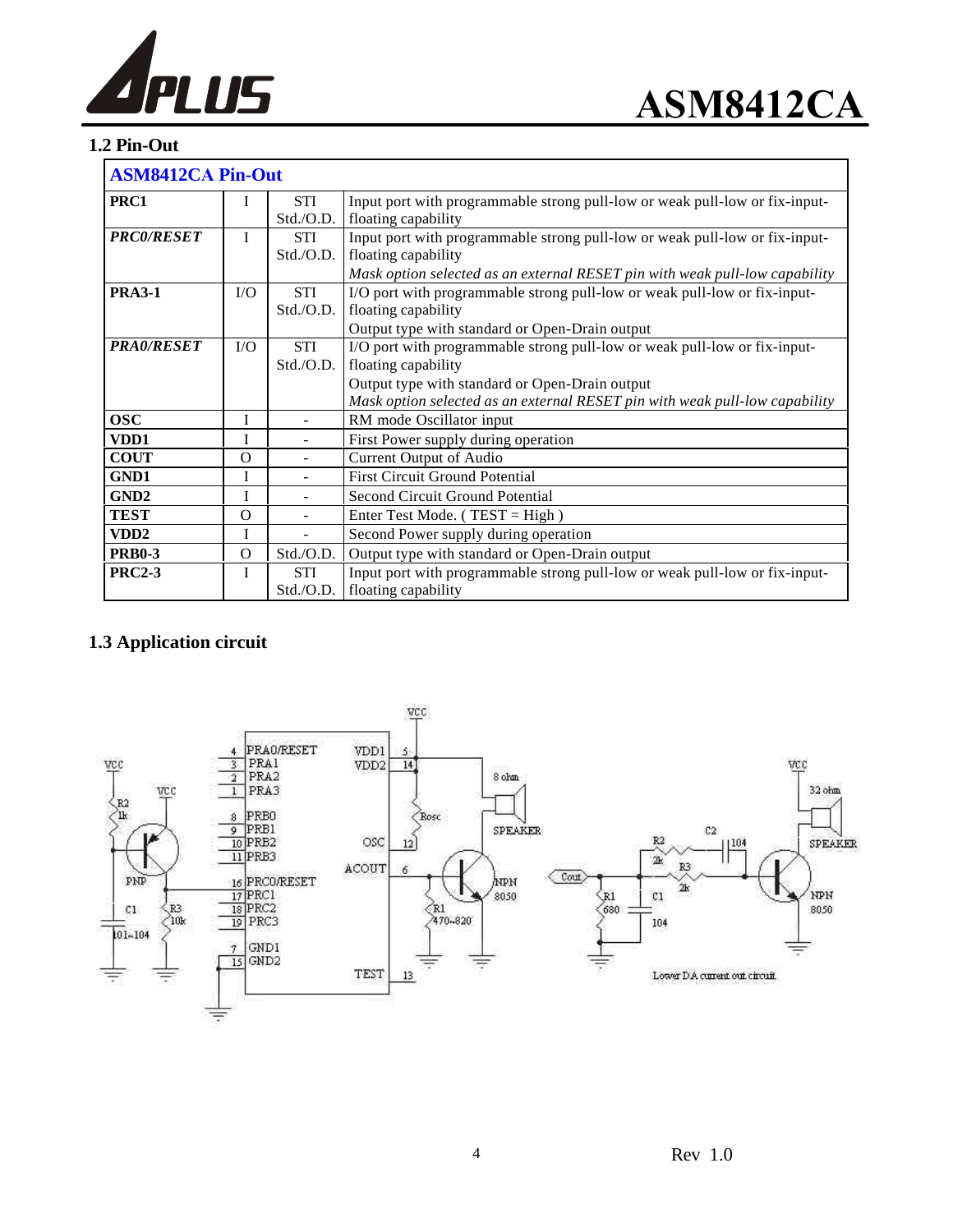



#### **1.4 Bonding Diagram**

|                           |                | 19<br>RC <sub>3</sub> | RC2            | 18             | 17<br>RC1 | 16<br>RC0 | 15<br>GND <sub>2</sub> | 14<br>VDD <sub>2</sub> | 13<br><b>TEST</b> | 12<br><b>AOSC</b> |
|---------------------------|----------------|-----------------------|----------------|----------------|-----------|-----------|------------------------|------------------------|-------------------|-------------------|
| (256K x 10-bit) Block ROM |                |                       |                |                |           |           |                        |                        |                   |                   |
|                           |                |                       |                |                | ASM8412CA |           |                        |                        |                   |                   |
| RA3                       | RA2            |                       | RA1 RA0        | VDD1 COUT GND1 |           |           | R <sub>B</sub> 0       | R <sub>B</sub> 1       | RB <sub>2</sub>   | RB3               |
| $\mathbf{1}$              | $\overline{2}$ | 3                     | $\overline{4}$ | 5              | 6         | $\tau$    | 8                      | 9                      | 10                | 11                |

| <b>ASM8412CA Pad Location</b><br>Chip Size: $X=1540+100$<br>(um), $Y=3390+100$<br>$(\mathbf{u}\mathbf{m})$ |                       |           |            |      |                  |           |            |  |
|------------------------------------------------------------------------------------------------------------|-----------------------|-----------|------------|------|------------------|-----------|------------|--|
|                                                                                                            | <b>PAD # PAD Name</b> | X         | Y          | PAD# | <b>PAD Name</b>  | X         |            |  |
| 1                                                                                                          | RA3                   | $-682.16$ | $-1575.24$ | 11   | R <sub>B</sub> 3 | 667.68    | $-1575.24$ |  |
| 2                                                                                                          | RA2                   | $-559.84$ | $-1575.24$ | 12   | <b>AOSC</b>      | 633.56    | 1606.56    |  |
| 3                                                                                                          | RA1                   | $-437.52$ | $-1575.24$ | 13   | <b>TEST</b>      | 432.48    | 1606.56    |  |
| $\overline{\mathbf{4}}$                                                                                    | R <sub>A0</sub>       | $-315.2$  | $-1575.24$ | 14   | VDD <sub>2</sub> | 273.16    | 1606.56    |  |
| 5                                                                                                          | VDD1                  | $-191.28$ | $-1575.24$ | 15   | GND <sub>2</sub> | 134.68    | 1606.56    |  |
| 6                                                                                                          | <b>COUT</b>           | 71.12     | $-1575.24$ | 16   | RC0              | $-51.76$  | 1606.56    |  |
| 7                                                                                                          | <b>GND1</b>           | 189.52    | $-1575.24$ | 17   | RC1              | $-248.4$  | 1606.56    |  |
| 8                                                                                                          | R <sub>B</sub>        | 307.92    | $-1575.24$ | 18   | RC2              | $-454.24$ | 1606.56    |  |
| 9                                                                                                          | R <sub>B</sub> 1      | 430.24    | $-1575.24$ | 19   | RC3              | $-650.88$ | 1606.56    |  |
| 10                                                                                                         | RB2                   | 552.56    | $-1575.24$ |      |                  |           |            |  |